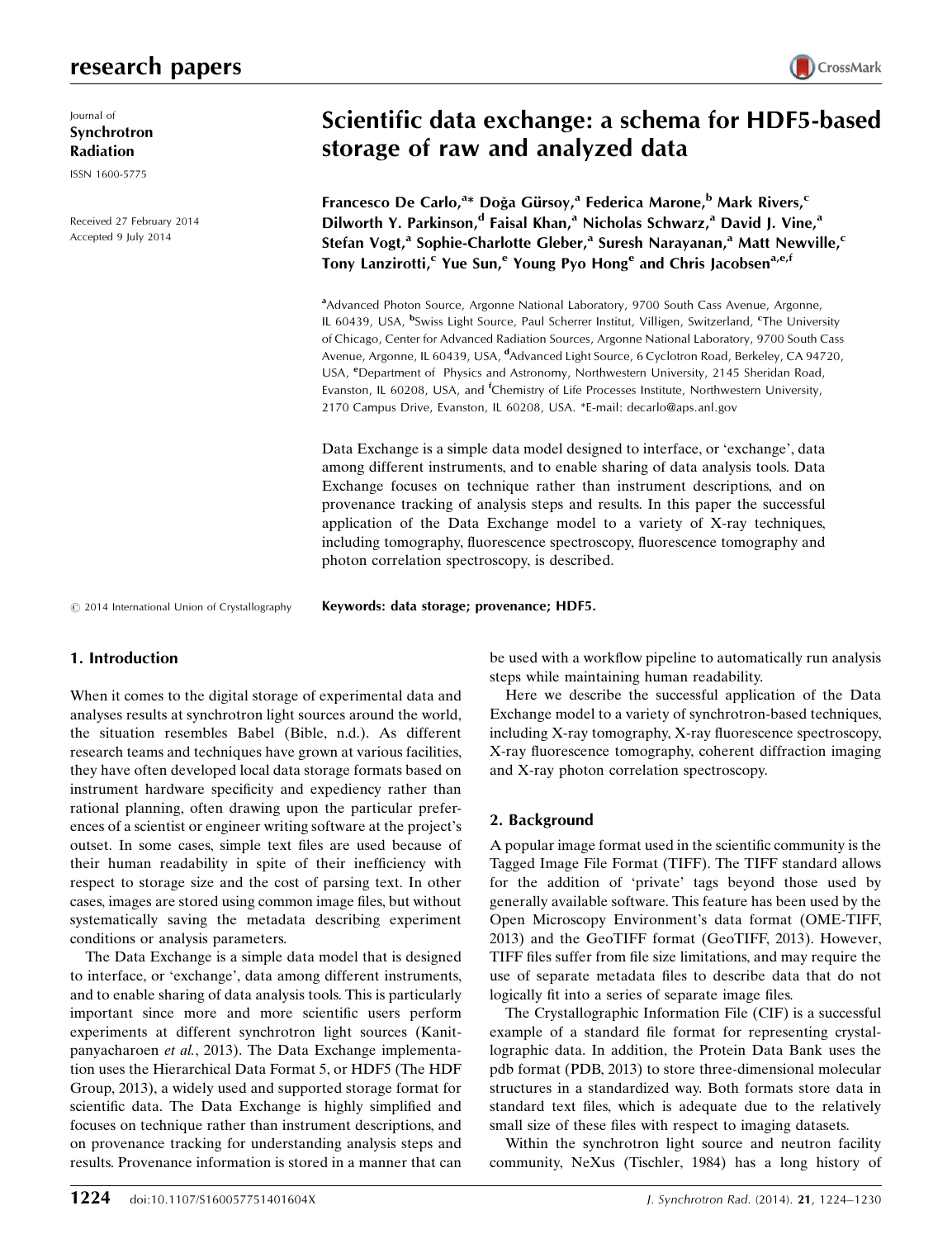development, though its adoption at synchrotron light sources in particular has been uneven and its design is centered primarily on the storage of as-acquired data (NeXus, 2013). New European initiatives like the Photon and Neutron data infrastructure (PANdata, 2013) and the High Data Rate Initiative for Photon, Neutrons and Ions (PNI-HDR, 2013) are planning to extend the NeXus interfaces between various instrument controls and NeXus libraries creating NeXus definitions to fully describe the instruments where the data were collected. For X-ray fluorescence microprobes (XFM) no distinct file format exists, even though basic data structure is similar among beamlines. Most XFM beamlines operating in an imaging mode typically save full energy-dispersive spectra as a data array consisting of energy bins versus intensity (either as a single spectra per pixel or as a list-mode event stream) along with pixel (or motor) coordinates, scaler information, etc. Yet despite this commonality the situation today is that, by and large, every beamline saves data in a different format, making the development of a common set of dataprocessing tools difficult.

The HDF5 library is a widely used and supported opensource binary file format supporting utilities for large scientific datasets available for use in a myriad of programming languages (The HDF Group, 2013). HDF5 files are selfdescribing and portable, which anyone who has tried to decode an undocumented binary data file can immediately appreciate. HDF5 files are also used in the financial services industry (Bethel et al., 2011), and their advantages have been appreciated for biological imaging (Dougherty et al., 2009; Eliceiri et al., 2012), for X-ray spectroscopy (Ravel et al., 2012; Medjoubi et al., 2013), for X-ray fluorescence microscopy analysis packages (Vogt, 2003; Solé et al., 2007) and for coherent diffraction imaging (Steinbrener et al., 2010; Maia, 2012). While the NeXus format noted above allows for implementation via XML and HDF4 files as well as HDF5 files, most new implementations of NeXus are concentrating on using the HDF5 file format.

#### 3. The Data Exchange model

Because of the impossibility of designing a schema that incorporates all possible types of data collection, analysis results and data representations, the Data Exchange definition limits the amount of required structures, while allowing correct Data Exchange files to include as much additional information as desired.

The key principle of Data Exchange is that, in most cases, for each experiment technique, there is one particular data array that an analysis or visualization program, or researcher, will want to access. For example, this may be a series of normalized projections, a spectrum, a spectrum image, a scattering pattern or a reconstructed three-dimensional volume. This key array is placed into an HDF5 group called exchange for easy identification.

This gives maximum flexibility for various analysis programs to add various derived results to an original data file

#### Table 1

|  | A simple Data Exchange file. |
|--|------------------------------|
|--|------------------------------|

| HDF5 object           | Description                                                                              |  |  |
|-----------------------|------------------------------------------------------------------------------------------|--|--|
| exchange              | HDF5 Group for primary data                                                              |  |  |
| projections           | Three-dimensional array of image projections taken<br>over time                          |  |  |
| time                  | One-dimensional array of time stamps for projections                                     |  |  |
| theta                 | One-dimensional array of angles corresponding to<br>projections                          |  |  |
| measurement           | HDF5 Group                                                                               |  |  |
| instrument            | HDF5 Group for instrument definitions                                                    |  |  |
| sample                | HDF5 Group for static sample information                                                 |  |  |
| provenance            | HDF5 Group for provenance information                                                    |  |  |
| process_table<br>copy | Table storing list of provenance processes<br>Group with parameters for a copy operation |  |  |
| reconstruction        | Group with parameters for reconstruction                                                 |  |  |

without compromising or altering the section of the file devoted to original storage of the acquired data. Instrument and data collection metadata tags are given fixed names with a naming scheme meant to be maximally compatible with both NeXus (NeXus, 2013) and CXI (Maia, 2012) files, and are meant to be descriptive enough for easy human readability using an application such as HDFView.

Many scientists have probably seen data files that refer to a wavelength without specifying whether it is in Angstroms or inverse centimeters, or that refer to an angle without indicating whether it is in degrees or microradians. In Data Exchange, all variables are required to specify the physical units. The text strings that describe the units should conform to those defined by the UDUNITS package (UCAR, 2013).

Finally, Data Exchange uses plain HDF5 calls, rather than a separate Application Programming Interface (API). In this way one avoids the rather substantial effort that would otherwise be required to debug and maintain an API across many platforms for an ever changing set of requirements.

Again, our goal is that one should maximize both the future extensibility of a file to meet evolving data acquisition schemes and data analysis tools, and also human readability (via, for example, h5dump or HDFView) so that one can manually examine a file without access to the computer code used to write it.

#### 3.1. Storing data

The full definition for Data Exchange HDF5 files is published online (Argonne, 2014). Here we outline the key characteristics of a basic Data Exchange file, with the understanding that Argonne (2014) contains the reference description as well as a number of example Data Exchange read and write programs in several computer languages. A simple Data Exchange file layout is shown in Table 1.

While HDF5 gives great flexibility in data storage, straightforward file readability and exchange requires adhering to an agreed-upon naming and organizational convention. To achieve this goal, Data Exchange adopts a layered approach by defining a set of mandatory and optional fields. That is, even a simple Data Exchange file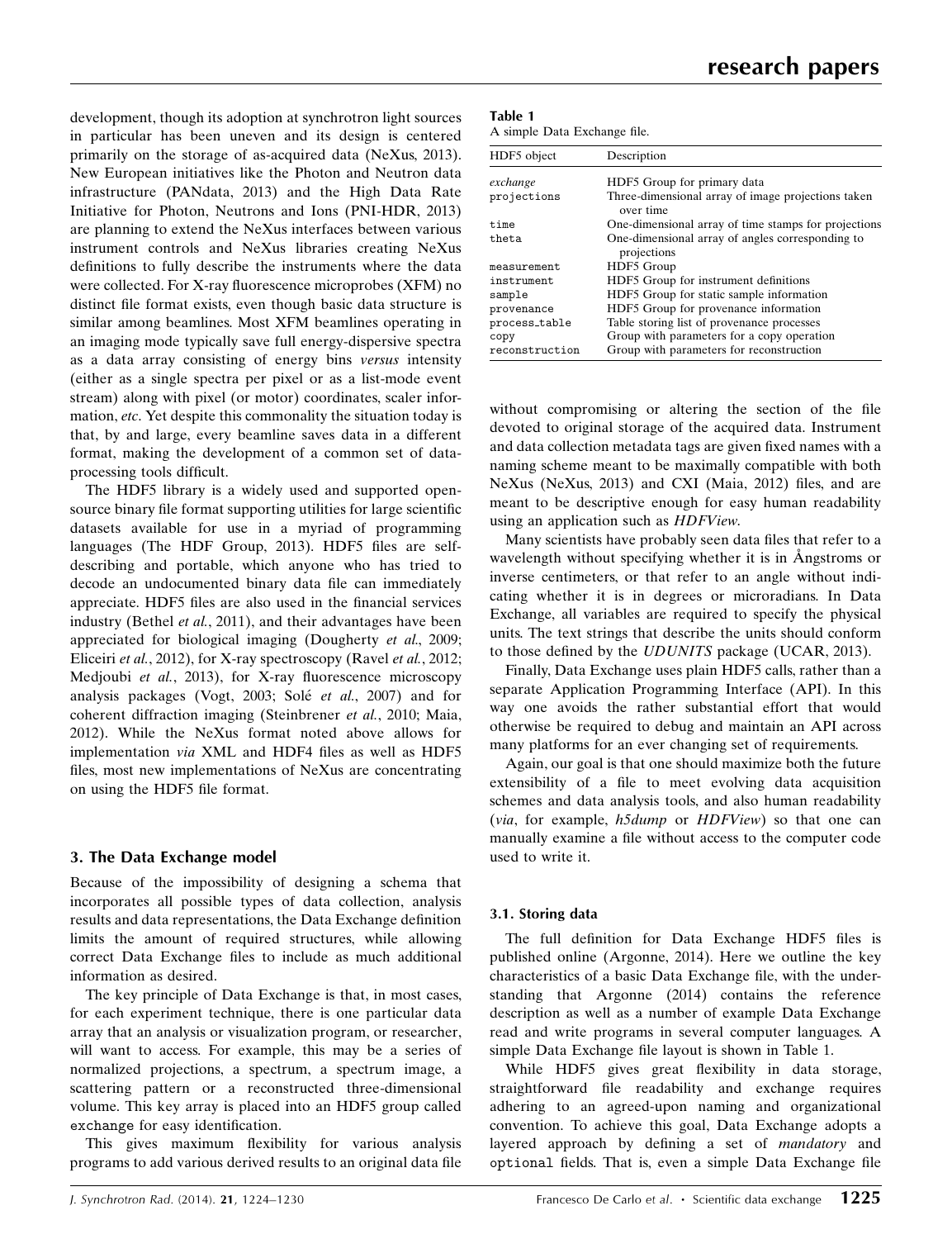should be able to be considered 'correct' according to the schema, while allowing for as rich a set of metadata tags as any technique might desire.

In a minimal Data Exchange file, the only mandatory items are a HDF5 group called exchange and a HDF5 dataset called implements. The implements dataset is a string that describes which 'exchange' groups have been added to the file. This expedient obviates the need to parse the file structure to see if a particular group exists. As mentioned previously, exchange is the data of primary interest in the file. The exchange group may contain any number of HDF5 datasets that contain actual data or links to data points or arrays. Associated values that relate to the data in the exchange group, and that may be considered axis values for the data, should be stored in additional datasets in the exchange group. These data may be the times and angles at which projections were taken, for example. Data Exchange uses the dimension scales HDF5 feature (an HDF5 feature that is incidentally not presently supported by NeXus) to associate the array of data values with its associated axis information. In part because of this requirement, Data Exchange requires use of HDF5 version 1.8 or later; all other software requirements are listed by Argonne (2014). Multiple exchange groups can be added to a file by appending a  $\cdot N$  to the name of the group, for example, exchange\_4.

A more general Data Exchange file might also contain the optional measurement group. This group contains sample and instrument information which is expected to be static throughout the measurement (e.g. sample preparation information and instrument configuration). As with the exchange group, multiple measurement groups can be added to a file by appending a  $\cdot N'$  to the group name, for example, measurement 4.

Beyond this, additional groups may be added to meet individual needs, with guidelines suggesting the best structure.

#### 3.2. Maintaining provenance

Another optional group is the provenance group. This group contains information about all transformations, analyses and interpretations of data performed by a sequence of process functions. Maintaining this history allows for reproducible representations of data. The Data Exchange format tracks provenance with a provenance process table. The provenance process table tracks the execution order of a series of processes via a list of sequential entries in the process table. The Data Exchange model uses this approach instead of using a separate traditional relational database to maintain provenance information for two main reasons. One is so that all relevant information regarding actions taken on the data may be stored together along with the data in one container. The other is that standard relational databases require stricter up-front definitions of tables and data types which requires more effort when extending as opposed to adding more keyvalue pairs.

An example of the provenance process table is shown in Table 2. Rows in the table represent actions performed on the data. Each row has a number of properties associated with it,

| Table 2 |  |
|---------|--|
|---------|--|

|  |  | An example provenance process table. |  |  |
|--|--|--------------------------------------|--|--|
|--|--|--------------------------------------|--|--|

| Name                                                      | <b>Status</b>                                                                                          | Message                       | Reference                                                                                                                          |
|-----------------------------------------------------------|--------------------------------------------------------------------------------------------------------|-------------------------------|------------------------------------------------------------------------------------------------------------------------------------|
| copy<br>copy<br>norm<br>reconstruction<br>convert<br>copy | <b>FAILED</b><br><b>SUCCESS</b><br><b>SUCCESS</b><br><b>SUCCESS</b><br><b>RUNNING</b><br><b>OUEUED</b> | auth. error<br>OК<br>OК<br>OK | /provenance/copy<br>/provenance/copy<br>/provenance/norm<br>/provenance/reconstruction<br>/provenance/export<br>/provenance/copy_2 |

some of which are name, status, message and reference. Other properties are omitted for the sake of brevity.

The most important property in the process table is the reference. The reference is a text string that refers to another group in the HDF5 file that describes the parameters needed to perform a particular process on the data. For something simple like a file transfer, the group may contain source and destination Uniform Resource Identifiers (URIs). For an analysis step, the group may contain parameters for the analysis algorithm, including the input and output datasets within the file used for that specific instance of a process. Increasing the parameters within the appropriate reference group allows for the representation of arbitrarily complex analysis processes. Likewise, increasingly complex workflows of many analysis steps may be constructed by adding more entries to the process table. Workflow pipelines, such as mentioned in the use cases below, may use this information to re-run analysis attempts due to either a failure or a desire to modify parameters resulting in additional entries in the table, and possibly other parts of the file. In order to maintain human understandability, it is encouraged to make parameters for analysis steps the actual algorithm parameters and not only the text of the command line arguments required to run a specific tool.

Scientific users are not generally expected to maintain data in this group, however. The expectation is that analysis pipeline tools will automatically modify processing steps using this group. An analysis workflow pipeline compatible with Data Exchange files has been demonstrated for X-ray tomography experiments by Schwarz et al. (2013), and for X-ray photon correlation spectroscopy analysis by Khan et al. (2013).

#### 4. Data Exchange for full-field X-ray tomography

A tomographic raw dataset consists of a series of projections (data), dark-field (data\_dark) and white-field (data\_white) images. Since dark and white fields can be collected at any time before, after or during the projection data collection, Data Exchange uses the angular position of the tomographic rotation axis, theta, to keep track of when the dark and white images were collected. Data Exchange saves the raw dataset in three-dimensional arrays using, by default, the natural HDF5 order of a multi-dimensional array (rotation axis, ccd y, ccd x), i.e. with the fastest changing dimension being the last dimension, and the slowest changing dimension being the first dimension. The definition of the Data Exchange implementation for tomography (see Argonne, 2014) allows for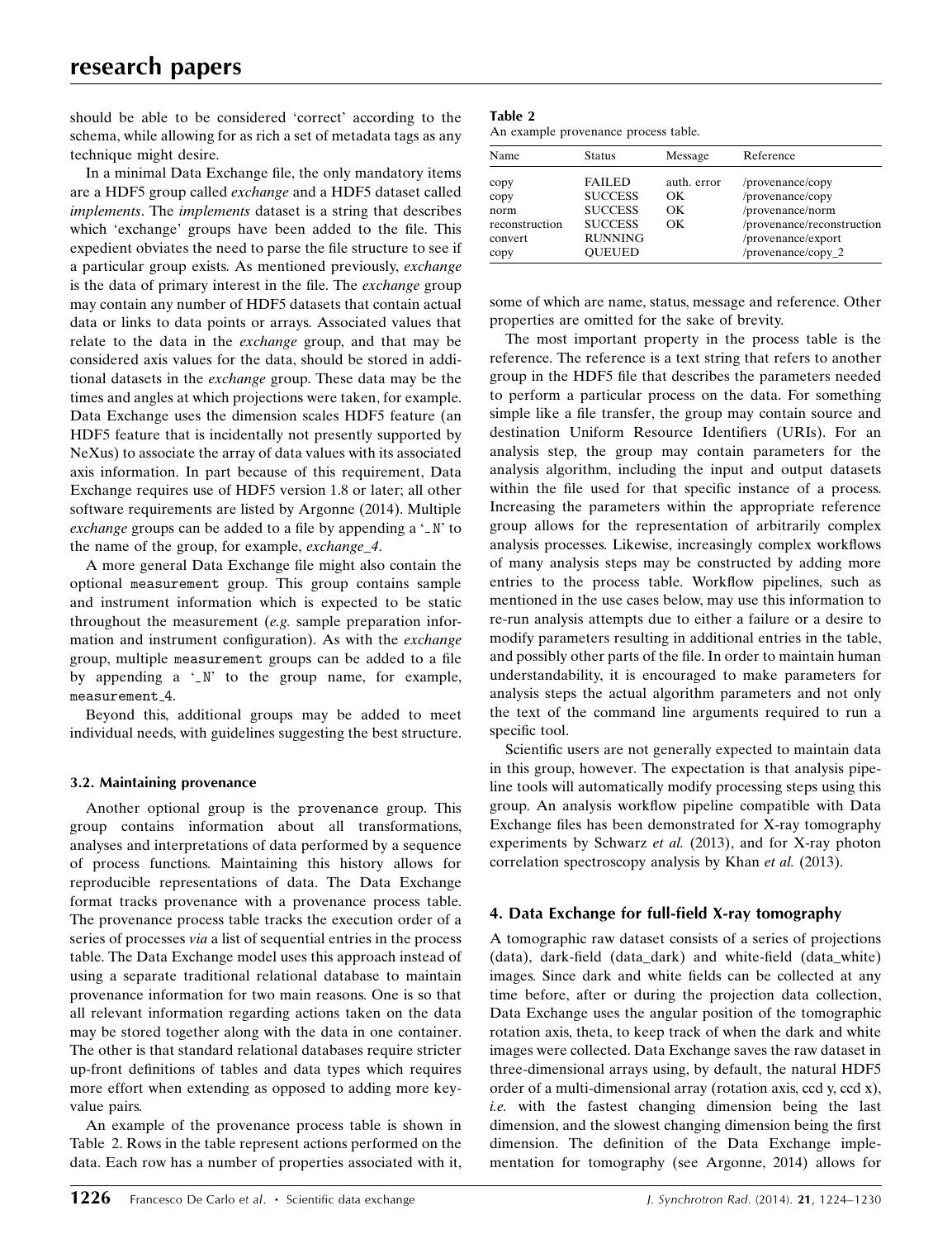storing of intermediate processing steps like normalized projections. Normalized projections represent the first data entry array for any subsequent three-dimensional reconstruction algorithm.

At the Advanced Photon Source (APS), the areaDetector software (Rivers, 2010) is used to integrate various cameras into the APS control system. A specialized areaDetector plugin is under development to write fully compliant Data Exchange HDF5 files.

The raw data are subsequently processed using tomoPy, an open source framework developed at the APS for the analysis of synchrotron tomographic data (Gürsoy et al., 2014).

At the Swiss Light Source, the need for a new approach for digital storage of experimental data has become evident during the recent developments towards an ultrafast tomography endstation (Mokso et al., 2010). The new in-housedeveloped readout system [GIGAbit Fast Read-Out SysTem (GIGAFROST)] for a CMOS detector permits the readout of the sensor in a fully continuous unlimited mode achieving rates as high as  $8$  GB s<sup>-1</sup>. To efficiently handle and in particular post-process this large amount of raw data, at rates consistent with the acquisition, the current reconstruction pipeline has been revisited at different levels. A major input/ output (I/O) bottleneck has clearly been identified in the originally used TIFF format, with thousands of small files for individual projections. The HDF5 technology enables significant improvements in the current I/O performance, bringing performance close to hardware limits of modern shared file systems, 8 GB  $s^{-1}$  for the current General Parallel File System (GPFS) set-up. In our implementation of the data collection, individual User Datagram Protocol (UDP) datagrams dispatched by GIGAFROST are assembled to images in shared memory where the data are represented as 3dnumpy arrays, i.e. stacks or series of images in Python. When the tomographic dataset is complete, the data are dumped in a sequential way to disk to a HDF5 file using the direct chunk write function (Donath et al., 2013) and an nbit-filter, for instance, for native 12-bit images. No additional compression algorithms are used for X-ray tomography data, since the achieved compressibility factor is in general very low (less than 1.5).

The Data Exchange model is particularly attractive for its simplicity combined with flexibility and completeness. In the first phase, we focused exclusively on the raw data, in addition to the metadata characterizing the acquisition set-up and parameters. In the simplest implementation we store the raw data (projections, dark and white fields) in their respective datasets in the exchange group using the natural order of multi-dimensional arrays in HDF5. The flexibility of the Data Exchange model with its object attributes permits us to test different array orders to optimize performance, without need for changes in the post-processing software. If, for instance, the default first and second dimensions are swapped, the data are actually directly organized as uncorrected sinograms. This arrangement brings an advantage during post-processing, if no projection based pre-processing (e.g. standard phase retrieval) is needed. We measured a 35% acceleration in the generation

of corrected sinograms if raw data in default HDF5 Data Exchange compliant format are used as opposed to individual TIFF files. An improvement as high as 57% is instead obtained if this alternative organization of the multi-dimensional arrays is used. Fine-tuning of the raw data organization, including different chunking strategies, is currently on-going to reach best I/O performance. Best results seem to require an intermediate chunk size, while small chunks implying a large amount of chunks for our typical datasets are penalizing the performance. The tests presented here have been run on a distributed environment, with multiple processes reading simultaneously. The used file system is GPFS, a high-performance parallel file system. Other file systems (e.g. NTFS or tiered file systems) are not suitable for our applications. The flexibility of even the simplest Data Exchange format has also already been proven in recent tomographic dynamic experiments, where the onset of the process of interest was not easy to control. In such a case it is difficult to obtain two highquality three-dimensional volumes right before and after the changes occurring. To obviate this difficulty, we continuously acquired and stored projections in a well documented single HDF5 file, while rotation of the sample over several revolutions, instead of standard tomographic datasets implying a rotation of 180°. After *a posteriori* recognition of the event time point, the post-processing software could easily extract the relevant projections for the reconstruction of the volumes of interest.

In a second phase, we plan also to take advantage of additional features provided by the Data Exchange model. The aspect related to provenance is of particular interest, which we envisage to link to our database as well as graphical user interface, so to easily have a control over the outcome of the different steps of the post-processing pipeline. In addition, on-going internal discussions are devoted to establishing the optimal internal file organization, both for storing raw data for complicated experiments involving multiple scans (for instance under different conditions) and, when needed, for intermediate post-processing results.

At the Swiss Light Source, Python has been the main language for implementation of the data backend system including writing of Data Exchange compliant files. C/C++ has been used when the achieved performance was not sufficient as for instance for receiving, from the camera, UDP datagrams and assembling them in shared memory to images. Python has also been the language of choice in combination with the flexible Message Passing Interface (MPI) for data reading and post-processing. To improve the computational performance, for some selected parts, Cython has been used.

At the Advanced Light Source (ALS), data rates and volumes are increasing at an unprecedented rate. At the same time, analysis and simulation software for lightsource data are increasingly sophisticated and represent greater investment in development as well as providing greater capability. To make these advanced capabilities available to more scientists, we have developed a suite of data management, processing, analysis and simulation tools named SPOT Suite (ALS, 2014), in collaboration with Lawrence Berkeley Laboratory's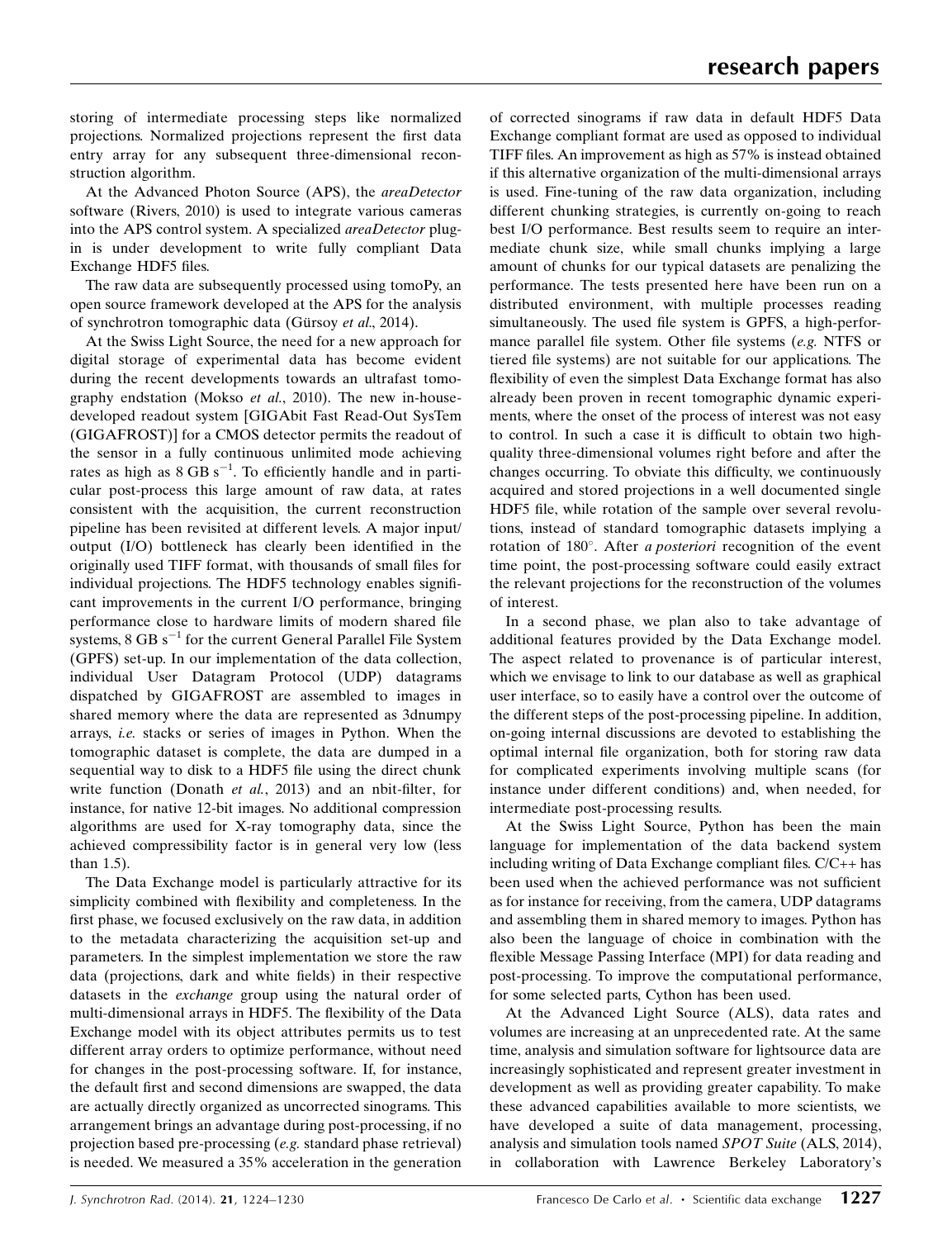Computational Research Division and the National Energy Research Scientific Computing Center (NERSC). HDF5 was chosen as the data format for SPOT Suite, but during initial developments a non-specialized HDF5 format was used. Because the data processing and analysis needs of the hard X-ray tomography beamline at the ALS are similar to those at other synchrotron tomography beamlines, a common file format optimized for tomographic data could greatly facilitate sharing of and collaboration on processing software, and improves the user experience for those who use multiple different facilities. Initial software is being developed to allow SPOT Suite to begin using Data Exchange for tomography data, and these changes will soon be put into the production version of the code.

#### 5. Data Exchange for X-ray fluorescence microscopy

An X-ray fluorescence (XRF) dataset typically consists of a series of elemental maps (images), derived from raw X-ray fluorescence spectra acquired with energy-dispersive detector systems in a scanning probe geometry. Depending on the specific instrumentation, these may comprise single or multiple individual detector elements. These data are typically complemented with scalar per-pixel information, such as incident flux, transmitted flux, additional detector information (live time, count-rate, ...). Typically, each of these elemental maps give the planar distribution (sample x versus sample y) of one specific element of interest in the sample studied, although data acquisition strategies that record individual scan lines  $(1D)$  or tomographic line projections (sample x versus sample theta) are also encountered. Full XRF tomography is typically acquired in a series of individual (separately saved and processed) projections, and discussed below. We note that, intrinsically, there is significant variation in the type and amount of data acquired in scanning microprobes. For example, one system may use just one single-element energydispersive spectroscopy detector counting for a fixed elapsed live time, whereas another system may use a 96-element XRF detector requiring per channel normalization. The goal of the exchange implementation, at minimum, is to make it possible to open the file with a variety of software tools, and work with the data no matter the source, and specific instrument configuration. In addition, we note that the built-in support of compression into HDF5 can be a significant boon particularly for XRF microprobes. Significant savings in file size can typically be achieved on fluorescence spectra.

The primary data produced by an X-ray fluorescence microscope is a number of photons detected with a given energy originating from a particular spatial location on the sample. These raw data can then be analyzed in a number of ways to produce the (quantified) spatial distribution of elemental concentration that is typically the goal of the measurement. Data Exchange for X-ray fluorescence microscopy strives to make the raw data available for (re-)analysis with the knowledge that most end users and visualization software will work with analyzed data. To this end we reserve 'exchange\_0' for the raw data and 'exchange\_ $\{1,2,\ldots,N\}$ ' for the analyzed data. The 'exchange' group is designated as a soft link to the dataset most relevant to the recipient of the Data Exchange file. In this way we preserve the flexibility of the Data Exchange model and enabling immediate access to the raw data without the need to define special tags which necessitate parsing and searching the entire file for them.

To accommodate arbitrary scan types we have adopted listbased storage of the raw data. In the most general case each pixel of a scan consists of an energy measurement recorded as a function of an independent variable (position, temperature, angle etc.). In the Data Exchange file each measurement is stored in the 'data' dataset of the 'exchange\_0' group with an attribute describing the independent axis as, e.g. 'theta:y:x'. A separate dataset 'axes' in the 'exchange\_0' group records the independent variable for each entry in 'data'. For the most common scan types like a two-dimensional image this approach requires additional processing to arrange the data into an array; however, it has the advantage of being able to handle a range of scan geometries: Cartesian and spiral, raster and zigzag, one-dimensional and up. Each independent channel of multi-element energy-resolving detectors are stored individually as 'data\_N' for  $N = 0, 1, ..., M$  and the integrated spectra stored as 'data'.

Per-pixel scalar channels (storage ring current, ion chamber, etc.) are stored as a list-based dataset 'channels' in the raw data 'exchange\_0' group. For N scalar channels each entry in the 'channels' dataset will be an N-element array and the corresponding labels for each channel stored in a separate 'channel\_names' dataset under 'exchange\_0'. Optional recommended channel names for standard scalar quantities like the storage-ring current are defined in the Data Exchange reference document. Standardizing the channel names greatly aids in the development of automated software by making the data facility and instrument agnostic.

List-based storage of data is optional for analyzed datasets. In most cases visualization or tomographic reconstruction software will expect data to be arranged in a two- or threedimensional array and in these cases it makes sense to store the data natively in a Cartesian array of the appropriate dimensionality. For higher-dimensional scans (e.g. tomograms as a function of time) the list-based approach is recommended.

The analyzed data can be normalized in different ways or not at all. We recommend that each analyzed data exchange group contain the un-normalized data and optionally a normalized dataset. This approach allows easy re-normalization and also accommodates storing a fully analyzed dataset. The normalization method can be described in the attribute of the normalized dataset and the units attribute set accordingly.

As an example of the utility of the Data Exchange model, consider X-ray fluorescence tomography. Adopting the Data Exchange format enabled APS scanning probe beamlines to easily make use of the sophisticated and actively developed tomography analysis software created by the more mature full-field tomography beamlines. A data analysis pipeline was quickly adjusted to also handle XRF tomography data. Centralizing the tomography reconstruction software devel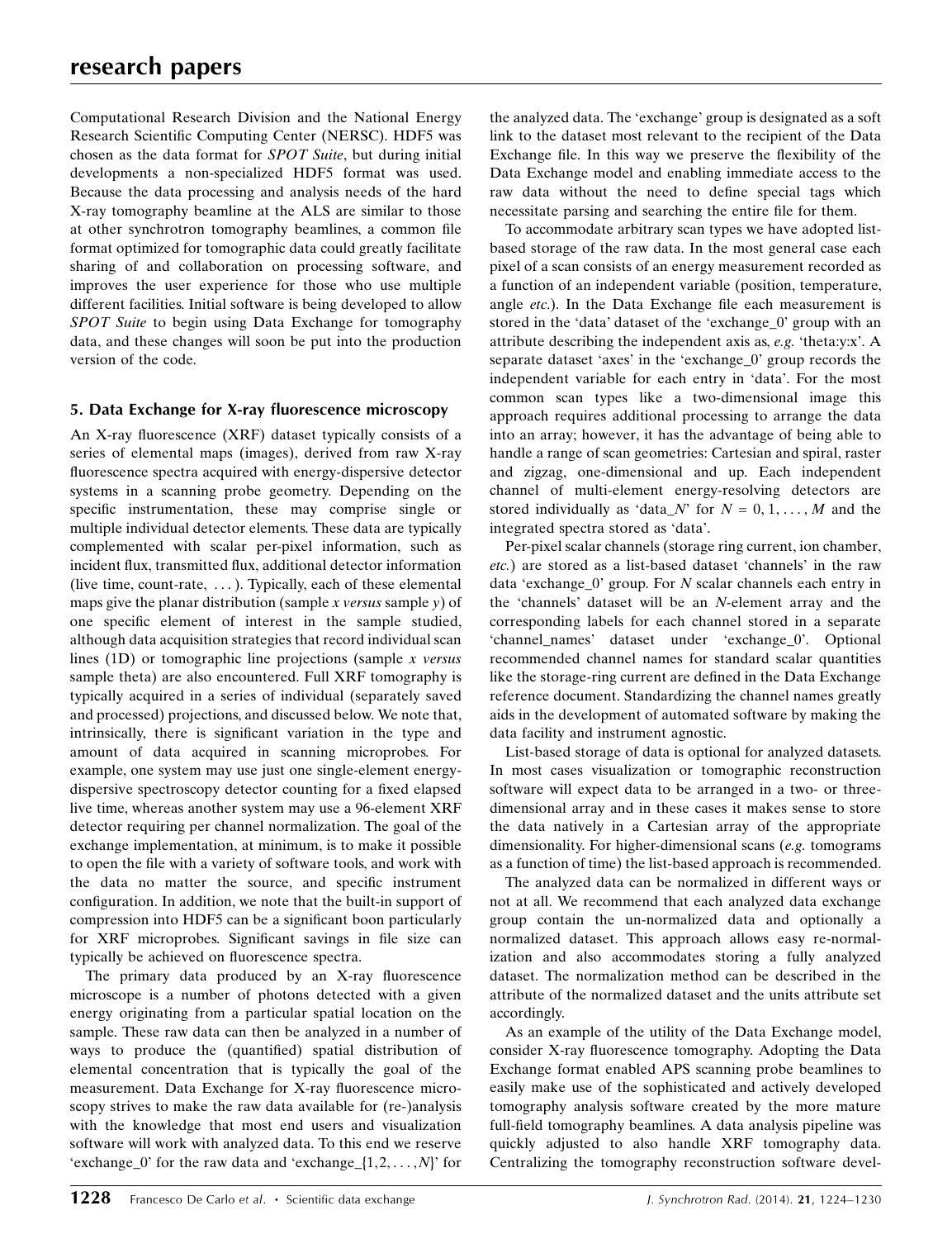opment effort reduces duplication of effort and ensures that all tomography users benefit from the continual improvement to the software.

### 6. Data Exchange for X-ray photon correlation spectroscopy

X-ray photon correlation spectroscopy (XPCS) is a unique technique to probe the equilibrium and non-equilibrium dynamics in materials over a wide range of time scales and length scales down to nanometers. Typical XPCS data consist of a time series of 2D detector images acquired at a constant time interval. By time correlation of the speckle pattern arising due to the scattering of a fully or a partially coherent beam from a disordered material, the wavevector- or lengthscale-dependent dynamical time scales of the system being probed can be extracted. During the last decade, XPCS has been successfully applied to probe a wide range of soft and hard matter systems.

The Data Exchange model has been implemented for XPCS using the following HDF5 groups in conjunction with a highperformance computing (HPC) based data analysis system:

(i) measurement: comprising instrument, acquisition, detector and source sub-groups;

(ii) sample: stores sample-related information such as thickness, temperature and other relevant parameters;

(iii) provenance: containing steps pertaining to the dataprocessing steps;

(iv) xpcs: a rich set of metadata that contains information regarding how the data need to be processed in a HPC environment:

(a) region of interest of the data to be processed;

(b) pixellated wavevector map dividing the 2D array into static and dynamic wavevector maps based on which the individual pixel correlations will be binned to yield the final wavevector-dependent correlation functions;

(c) details of the start and the end frames to be processed in the case when only a subset of the data is processed;

(v) exchange: contains the following detailed computational results saved in several datasets:

(a) wavevector-dependent correlation functions computed from the raw data;

(b) modeled correlation functions based on non-linear least-square fitting to exponential and stretched/compressed exponential functions;

(c) dynamical wavevector-dependent time scales extracted from curve fitting.

Similar to the implementations for the other techniques presented earlier, multiple analysis performed on the same dataset under different processing steps are tracked in a provenance table.

The APS had pioneered the development of the XPCS technique using area detectors and has likewise established the lead in developing HPC-based data reduction and analysis yielding time auto-correlations in near real-time. The successful implementation of the data exchange model to XPCS will enable potential collaboration with the recently built XPCS beamline P-10 at PETRA III and the upcoming hard X-ray coherent scattering beamline at NSLS-II.

#### 7. The future of the Data Exchange model

The initial goal of Data Exchange is to facilitate exchange of data and analysis software tools among facilities performing the same or similar technique. The model has been applied to data from a range of facilities including ALS, APS, ANKA, Australian Synchrotron, Diamond, ESRF ID-19, Elettra, PETRA III, SLAC, SLS and X-radia systems. For example, it has already resulted in demonstrable improvements at APS where the tomoPy software developed by the full-field tomography beamlines has been shared with the scanning probe beamlines. We envision that adoption of Data Exchange will empower facility users to select the best analysis tool for their data irrespective of where the data were acquired or where the software was developed.

The Data Exchange strategy is not to solve the 'Babel situation' described in the Introduction by creating yet another format but to create an intermediary that everyone can export to and read from. For this reason, even within the same technique, Data Exchange does not impose rigid definition for instrument components nor of saving instrument status at each data collection point (unlike the NeXus implementation, for example); instead, its goal is in finding consensus within each class of instrument in what is the most meaningful and basic raw dataset to share.

To expand the Data Exchange model and possibly turn it into the native data format of choice at large facilities we adopted the following strategy:

(i) Maintain, expand and freely distribute tomoPy (Gürsoy et al., 2014), the APS tomography reconstruction software that natively uses Data Exchange.

(ii) Expand the ability of tomPy to natively read both Data Exchange and facility-specific data. These data importers are published and constantly updated in the Argonne (2014) demo section.

(iii) Develop a data exchange plug-in for area detectors (Rivers, 2010) making it possible for all facility using this software to control their camera and to save tomographic data directly in Data Exchange.

With more and more users performing experiments at different synchrotron facilities, we expect the need to exchange data and software tools will grow and facilitate this approach.

#### 8. Conclusions

The definition of Data Exchange as a simple data model designed to interface, or 'exchange', data among different instruments has the potential to improve the inter-operability of software toolboxes currently under development at various synchrotron facilities. Perhaps most importantly, the migration to a more standardized file format among beamlines for the techniques described here will empower users. It can be argued that users can then more freely utilize a broader suite